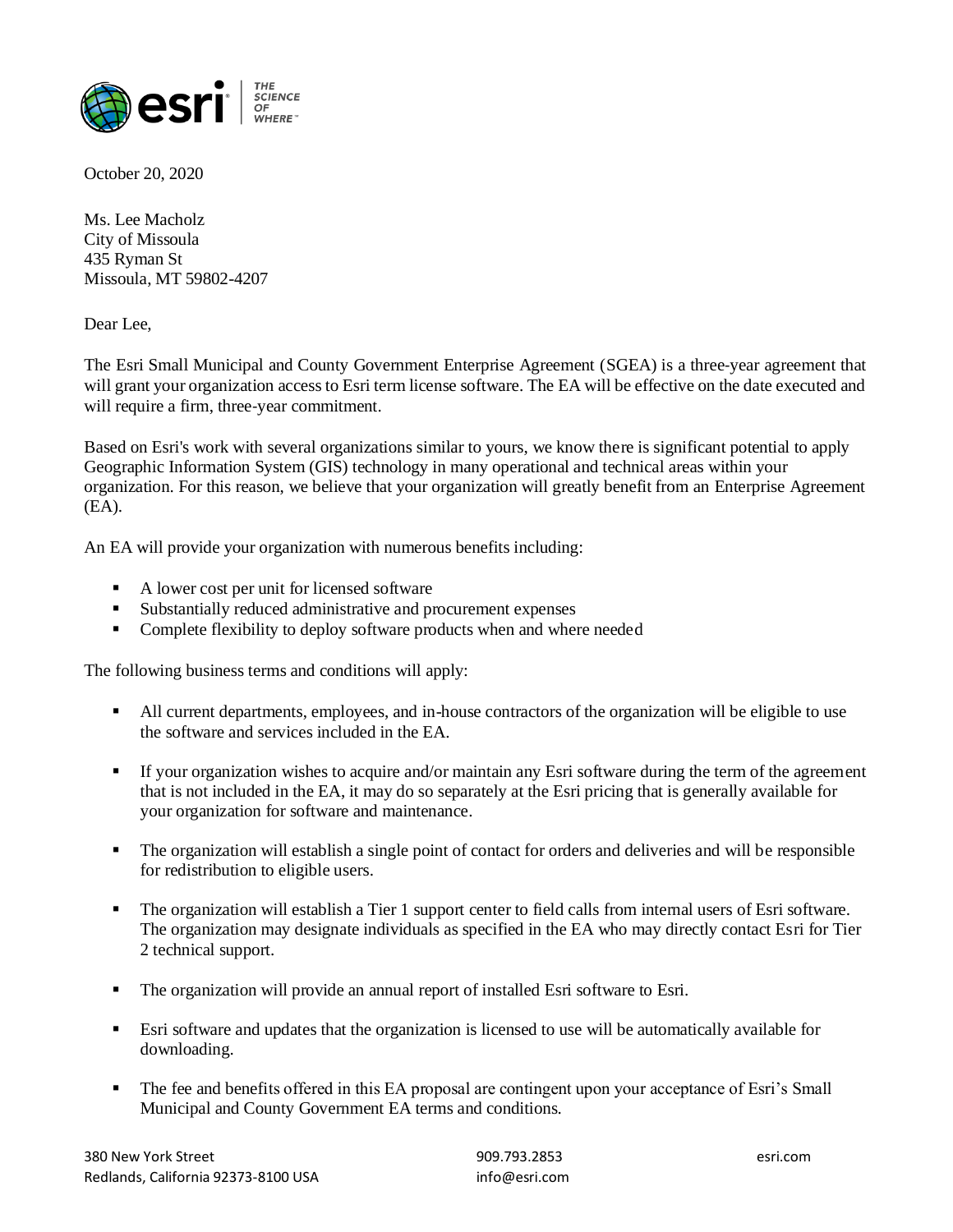■ Licenses are valid for the term of the EA.

This program offer is valid for 90 days. To complete the agreement within this time frame, please contact me within the next seven days to work through any questions or concerns you may have.

To expedite your acceptance of this EA offer:

1. Sign and return the EA contract with a Purchase Order or issue a Purchase Order that references this EA Quotation and includes the following statement on the face of the Purchase Order:

### *"THIS PURCHASE ORDER IS GOVERNED BY THE TERMS AND CONDITIONS OF THE ESRI SMALL MUNICIPAL AND COUNTY GOVERNMENT EA, AND ADDITIONAL TERMS AND CONDITIONS IN THIS PURCHASE ORDER WILL NOT APPLY."*

Have it signed by an authorized representative of the organization.

- 2. On the first page of the EA, identify the central point of contact/agreement administrator. The agreement administrator is the party that will be the contact for management of the software, administration issues, and general operations. Information should include name, title (if applicable), address, phone number, and e-mail address.
- 3. In the purchase order, identify the "Ship to" and "Bill to" information for your organization.
- 4. Send the purchase order and agreement to the address, email or fax noted below:

| Esri                         | e-mail: service@esri.com       |
|------------------------------|--------------------------------|
| Attn: Customer Service SG-EA | fax documents to: 909-307-3083 |
| 380 New York Street          |                                |
| Redlands, CA 92373-8100      |                                |

I appreciate the opportunity to present you with this proposal, and I believe it will bring great benefits to your organization.

Thank you very much for your consideration.

Best Regards,

Jan Cunningham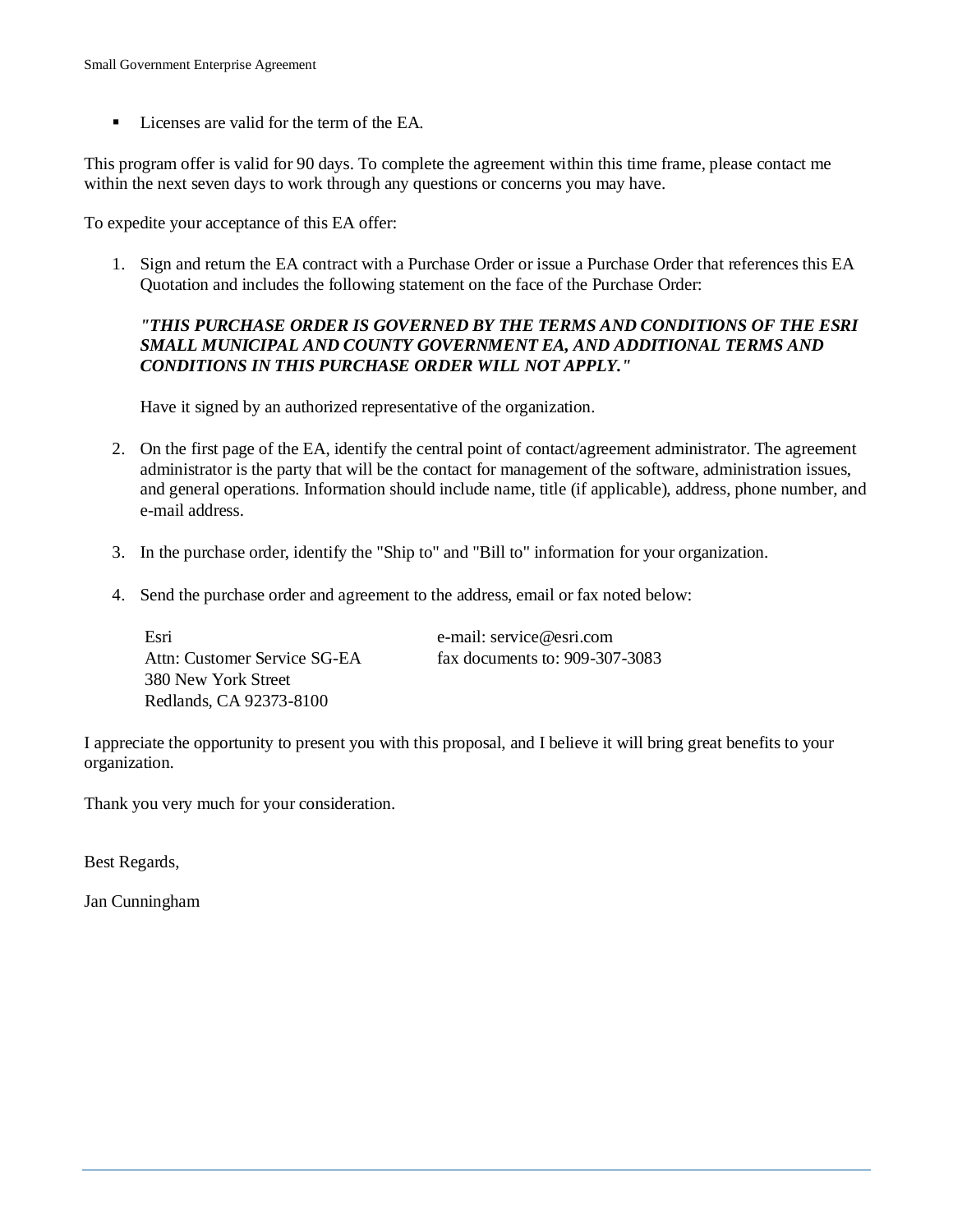

**Environmental Systems Research Institute, Inc. 380 New York St Redlands, CA 92373-8100 Phone: (909) 793-2853 Fax: (909) 307-3049 DUNS Number: 06-313-4175 CAGE Code: 0AMS3**

**To expedite your order, please attach a copy of THENTION: Lee Macholz this quotation to your purchase order.** PHONE: 406-552-6089 **Quote is valid from: 10/20/2020 To: 11/30/2021** EMAIL: macholzl@ci.missoula.mt.us

# **Quotation # Q-425021**

**Date:** August 26, 2021

**Customer # 18705 Contract # 2004MPA3427**

City of Missoula GIS Services 435 Ryman St Missoula, MT 59802-4207

| <b>Material</b> | Qty | <b>Term</b>                                                                         | <b>Unit Price</b> | <b>Total</b> |
|-----------------|-----|-------------------------------------------------------------------------------------|-------------------|--------------|
| 168179          | 1.  | Year 1                                                                              | \$55,000.00       | \$55,000.00  |
|                 |     | Populations of 50,001 to 100,000 Small Government Term Enterprise License Agreement |                   |              |
| 168179          | 1.  | Year 2                                                                              | \$55,000.00       | \$55,000.00  |
|                 |     | Populations of 50,001 to 100,000 Small Government Term Enterprise License Agreement |                   |              |
| 168179          | 1.  | Year 3                                                                              | \$55,000.00       | \$55,000.00  |
|                 |     | Populations of 50,001 to 100,000 Small Government Term Enterprise License Agreement |                   |              |
| 178625          | 3   |                                                                                     | \$100.00          | \$300.00     |
|                 |     | ArcGIS Business Analyst Web App Standard Online Term License                        |                   |              |

Esri may charge a fee to cover expenses related to any customer requirement to use a proprietary vendor management, procurement, or invoice program.

| For questions contact:                                                                                                                                                                                                                                                                                                                                                                                                                                                                                                                                                                                                                                                                                                                                                                                                                                                                                                                                                                                                                                                                                                                                                                                                                                                                                                                                                                                                                                                                                                                                                                                                                                                                                                                                                                                                                                                                                                                                                                                                                                                        | Email:               | Phone:               |
|-------------------------------------------------------------------------------------------------------------------------------------------------------------------------------------------------------------------------------------------------------------------------------------------------------------------------------------------------------------------------------------------------------------------------------------------------------------------------------------------------------------------------------------------------------------------------------------------------------------------------------------------------------------------------------------------------------------------------------------------------------------------------------------------------------------------------------------------------------------------------------------------------------------------------------------------------------------------------------------------------------------------------------------------------------------------------------------------------------------------------------------------------------------------------------------------------------------------------------------------------------------------------------------------------------------------------------------------------------------------------------------------------------------------------------------------------------------------------------------------------------------------------------------------------------------------------------------------------------------------------------------------------------------------------------------------------------------------------------------------------------------------------------------------------------------------------------------------------------------------------------------------------------------------------------------------------------------------------------------------------------------------------------------------------------------------------------|----------------------|----------------------|
| Jan Cunningham                                                                                                                                                                                                                                                                                                                                                                                                                                                                                                                                                                                                                                                                                                                                                                                                                                                                                                                                                                                                                                                                                                                                                                                                                                                                                                                                                                                                                                                                                                                                                                                                                                                                                                                                                                                                                                                                                                                                                                                                                                                                | jcunningham@esri.com | (909) 369-4363 x4363 |
| The items on this quotation are subject to and governed by the terms of this quotation, the most current product specific scope of use document<br>found at https://assets.esri.com/content/dam/esrisites/media/legal/product-specific-terms-of-use/e300.pdf, and your applicable signed agreement<br>with Esri. If no such agreement covers any item quoted, then Esri's standard terms and conditions found at https://go.esri.com/MAPS apply to your<br>purchase of that item. If any item is quoted with a multi-year payment schedule, then unless otherwise stated in this quotation, Customer is required<br>to make all payments without right of cancellation. Third-party data sets included in a quotation as separately licensed items will only be provided<br>and invoiced if Esri is able to provide such data and will be subject to the applicable third-party's terms and conditions. If Esri is unable to provide<br>any such data set. Customer will not be responsible for any further payments for the data set. Federal government entities and government prime<br>contractors authorized under FAR 51.1 may purchase under the terms of Esri's GSA Federal Supply Schedule. Supplemental terms and conditions<br>found at https://www.esri.com/en-us/legal/terms/state-supplemental apply to some state and local government purchases. All terms of this quotation<br>will be incorporated into and become part of any additional agreement regarding Esri's offerings. Acceptance of this quotation is limited to the terms<br>of this quotation. Esri objects to and expressly rejects any different or additional terms contained in any purchase order, offer, or confirmation sent<br>to or to be sent by buyer. Unless prohibited by law, the quotation information is confidential and may not be copied or released other than for the<br>express purpose of system selection and purchase/license. The information may not be given to outside parties or used for any other purpose without<br>consent from Esri. Delivery is FOB Origin. |                      |                      |

CUNNINGHAMJ **This offer is limited to the terms and conditions incorporated and attached herein.**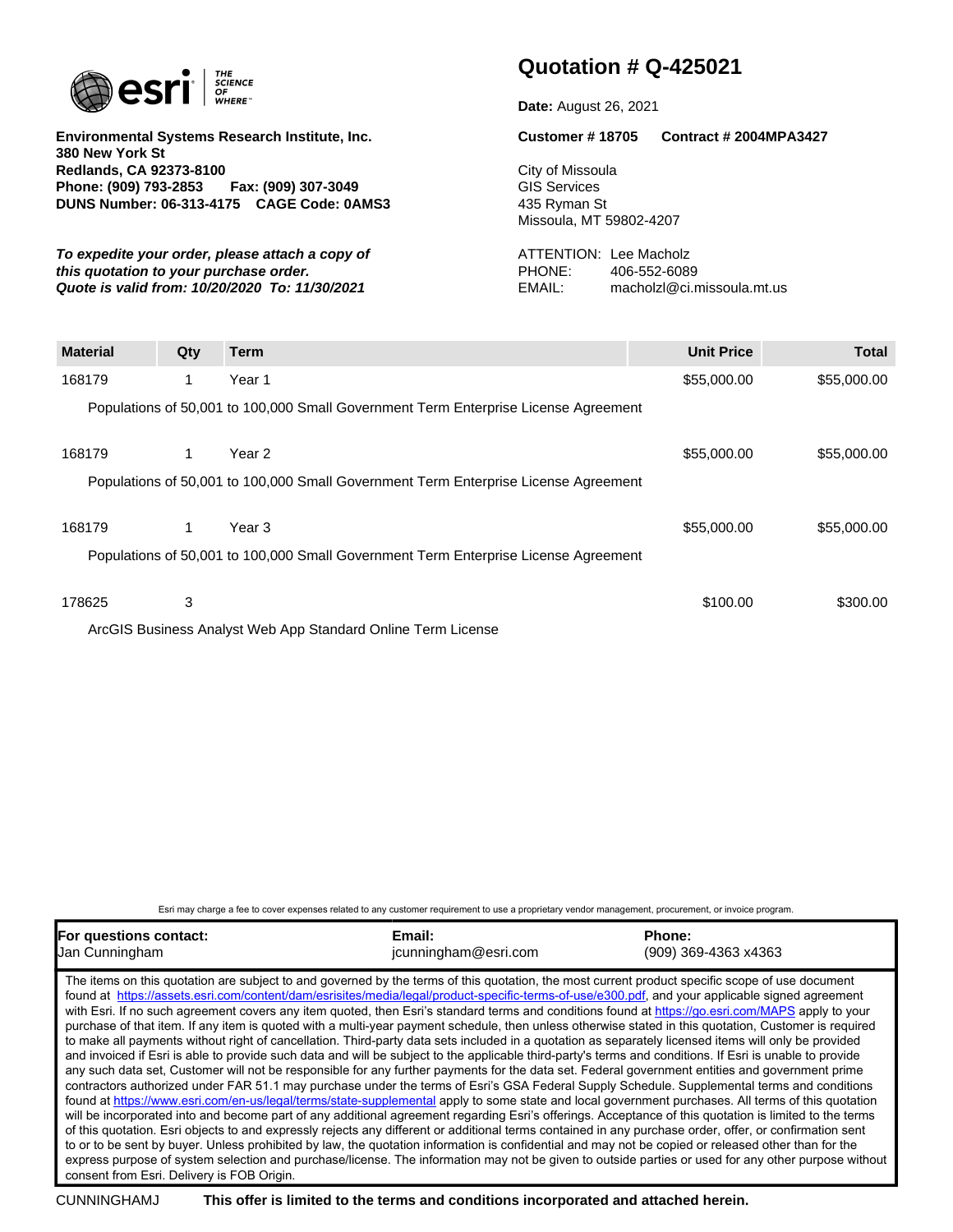

**Environmental Systems Research Institute, Inc. 380 New York St Redlands, CA 92373-8100 Phone: (909) 793-2853 Fax: (909) 307-3049 DUNS Number: 06-313-4175 CAGE Code: 0AMS3**

**To expedite your order, please attach a copy of The COVID-VION: Lee Macholz this quotation to your purchase order.** PHONE: 406-552-6089 **Quote is valid from: 10/20/2020 To: 11/30/2021** EMAIL: macholzl@ci.missoula.mt.us

# **Quotation # Q-425021**

**Date:** August 26, 2021

**Customer # 18705 Contract # 2004MPA3427**

City of Missoula GIS Services 435 Ryman St Missoula, MT 59802-4207

| Subtotal:                                         | \$165,300.00 |
|---------------------------------------------------|--------------|
| Sales Tax:                                        | \$0.00       |
| Estimated Shipping and Handling (2 Day Delivery): | \$0.00       |
| <b>Contract Price Adjust:</b>                     | \$0.00       |
| Total:                                            | \$165,300.00 |

Esri may charge a fee to cover expenses related to any customer requirement to use a proprietary vendor management, procurement, or invoice program.

| For questions contact: | Email:               | Phone:               |
|------------------------|----------------------|----------------------|
| Uan Cunningham         | jcunningham@esri.com | (909) 369-4363 x4363 |

The items on this quotation are subject to and governed by the terms of this quotation, the most current product specific scope of use document found at https://assets.esri.com/content/dam/esrisites/media/legal/product-specific-terms-of-use/e300.pdf, and your applicable signed agreement with Esri. If no such agreement covers any item quoted, then Esri's standard terms and conditions found at https://go.esri.com/MAPS apply to your purchase of that item. If any item is quoted with a multi-year payment schedule, then unless otherwise stated in this quotation, Customer is required to make all payments without right of cancellation. Third-party data sets included in a quotation as separately licensed items will only be provided and invoiced if Esri is able to provide such data and will be subject to the applicable third-party's terms and conditions. If Esri is unable to provide any such data set, Customer will not be responsible for any further payments for the data set. Federal government entities and government prime contractors authorized under FAR 51.1 may purchase under the terms of Esri's GSA Federal Supply Schedule. Supplemental terms and conditions found at https://www.esri.com/en-us/legal/terms/state-supplemental apply to some state and local government purchases. All terms of this quotation will be incorporated into and become part of any additional agreement regarding Esri's offerings. Acceptance of this quotation is limited to the terms of this quotation. Esri objects to and expressly rejects any different or additional terms contained in any purchase order, offer, or confirmation sent to or to be sent by buyer. Unless prohibited by law, the quotation information is confidential and may not be copied or released other than for the express purpose of system selection and purchase/license. The information may not be given to outside parties or used for any other purpose without consent from Esri. Delivery is FOB Origin.

CUNNINGHAMJ **This offer is limited to the terms and conditions incorporated and attached herein.**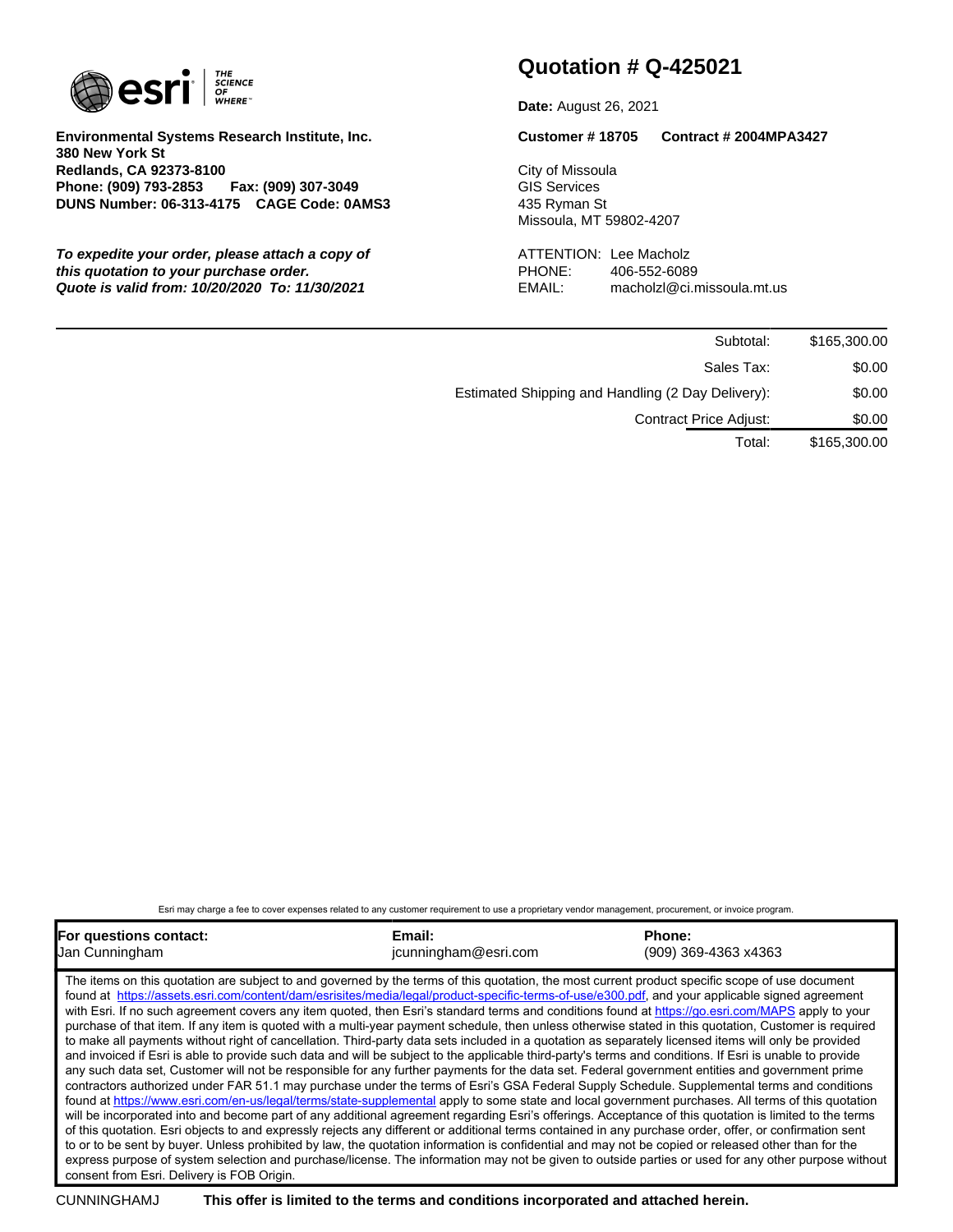| Esri Use Only:   |  |
|------------------|--|
| Cust. Name       |  |
| Cust. $#$        |  |
| PO#              |  |
| Esri Agreement # |  |



### **SMALL ENTERPRISE AGREEMENT COUNTY AND MUNICIPALITY GOVERNMENT (E214-3)**

This Agreement is by and between the organization identified in the Quotation (**"Customer"**) and **Environmental Systems Research Institute, Inc.** (**"Esri"**).

This Agreement sets forth the terms for Customer's use of Products and incorporates by reference (i) the Quotation and (ii) the Master Agreement. Should there be any conflict between the terms and conditions of the documents that comprise this Agreement, the order of precedence for the documents shall be as follows: (i) the Quotation, (ii) this Agreement, and (iii) the Master Agreement. This Agreement shall be governed by and construed in accordance with the laws of the state in which Customer is located without reference to conflict of laws principles, and the United States of America federal law shall govern in matters of intellectual property. The modifications and additional rights granted in this Agreement apply only to the Products listed in Table A.

# **Table A List of Products**

#### **Uncapped Quantities**

**Desktop Software and Extensions** (Single Use) ArcGIS Desktop Advanced ArcGIS Desktop Standard ArcGIS Desktop Basic ArcGIS Desktop Extensions: ArcGIS 3D Analyst, ArcGIS Spatial Analyst, ArcGIS Geostatistical Analyst, ArcGIS Publisher, ArcGIS Network Analyst, ArcGIS Schematics, ArcGIS Workflow Manager, ArcGIS Data Reviewer

#### **Enterprise Software and Extensions**

ArcGIS Enterprise and Workgroup (Advanced and Standard) ArcGIS Monitor ArcGIS Enterprise Extensions: ArcGIS 3D Analyst, ArcGIS Spatial Analyst, ArcGIS Geostatistical Analyst, ArcGIS Network Analyst, ArcGIS Schematics, ArcGIS Workflow Manager

#### **Enterprise Additional Capability Servers**

ArcGIS Image Server

#### **Developer Tools**

ArcGIS Engine ArcGIS Engine Extensions: ArcGIS 3D Analyst, ArcGIS Spatial Analyst, ArcGIS Engine Geodatabase Update, ArcGIS Network Analyst, ArcGIS Schematics ArcGIS Runtime (Standard) ArcGIS Runtime Analysis Extension

#### **Limited Quantities**

One (1) Professional subscription to ArcGIS Developer Two (2) ArcGIS CityEngine Single Use Licenses 250 ArcGIS Online Viewers 250 ArcGIS Online Creators 37,500 ArcGIS Online Service Credits 250 ArcGIS Enterprise Creators 5 ArcGIS Insights in ArcGIS Enterprise 5 ArcGIS Insights in ArcGIS Online 50 ArcGIS Tracker for ArcGIS Enterprise 50 ArcGIS Tracker for ArcGIS Online 4 ArcGIS Parcel Fabric User Type Extensions (Enterprise) 4 ArcGIS Utility Network User Type Extensions (Enterprise)

### **OTHER BENEFITS**

| Number of Esri User Conference registrations provided annually                                                                                             | $\epsilon$ |  |
|------------------------------------------------------------------------------------------------------------------------------------------------------------|------------|--|
| Number of Tier 1 Help Desk individuals authorized to call Esri                                                                                             |            |  |
| Maximum number of sets of backup media, if requested*                                                                                                      |            |  |
| Five percent (5%) discount on all individual commercially available instructor-led training classes at Esri<br>facilities purchased outside this Agreement |            |  |

\*Additional sets of backup media may be purchased for a fee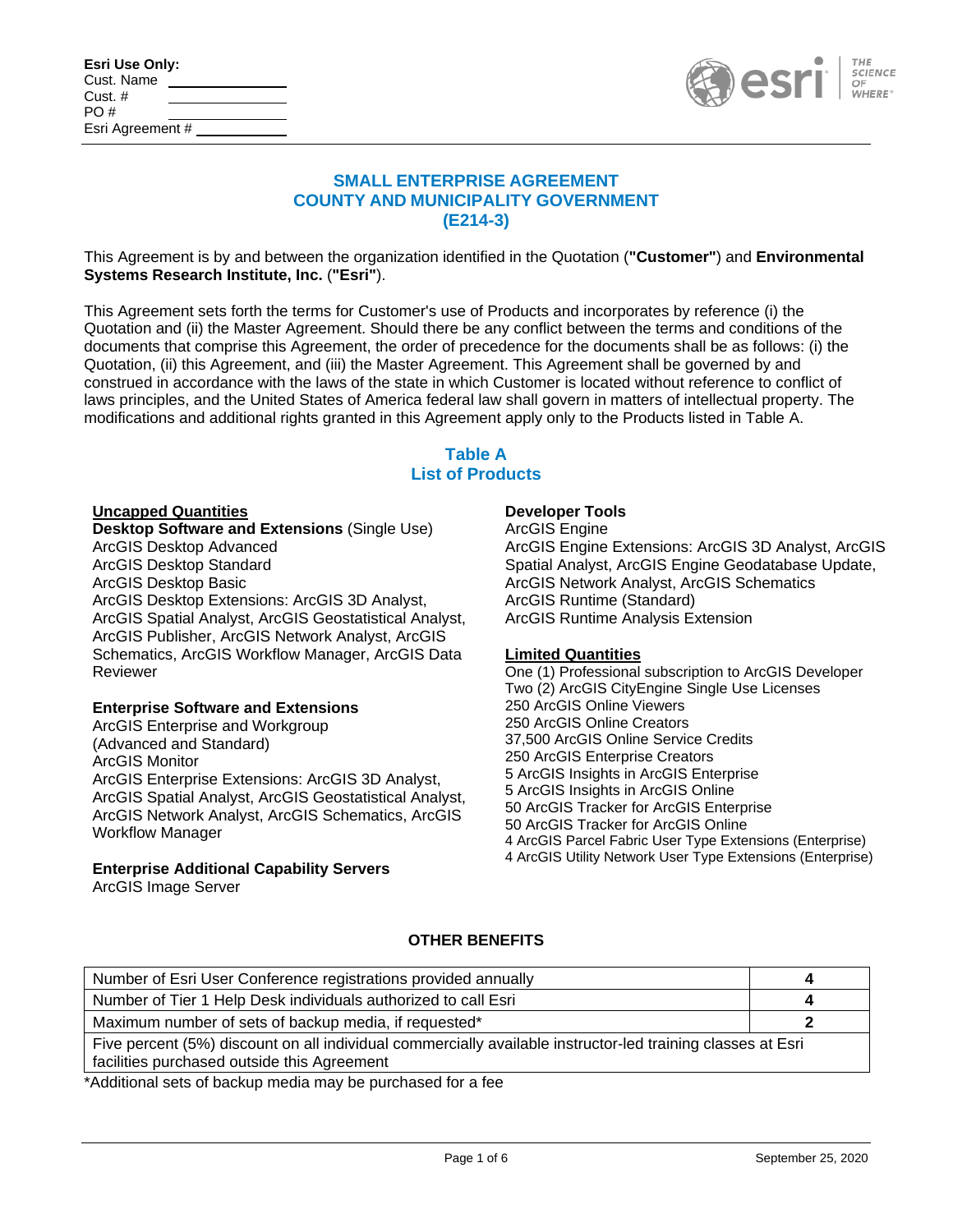Customer may accept this Agreement by signing and returning the whole Agreement with (i) the Quotation attached, (ii) a purchase order, or (iii) another document that matches the Quotation and references this Agreement ("**Ordering Document**"). **ADDITIONAL OR CONFLICTING TERMS IN CUSTOMER'S PURCHASE ORDER OR OTHER DOCUMENT WILL NOT APPLY, AND THE TERMS OF THIS AGREEMENT WILL GOVERN.** This Agreement is effective as of the date of Esri's receipt of an Ordering Document, unless otherwise agreed to by the parties ("**Effective Date**").

**Term of Agreement:** Three (3) years

This Agreement supersedes any previous agreements, proposals, presentations, understandings, and arrangements between the parties relating to the licensing of the Products. Except as provided in Article 4— Product Updates, no modifications can be made to this Agreement.

Accepted and Agreed:

(Customer)

By: Authorized Signature

Printed Name:

Date:

Title:

# **CUSTOMER CONTACT INFORMATION**

| City, State, Postal Code: <u>contained</u>        |  |
|---------------------------------------------------|--|
|                                                   |  |
| Quotation Number (if applicable): _______________ |  |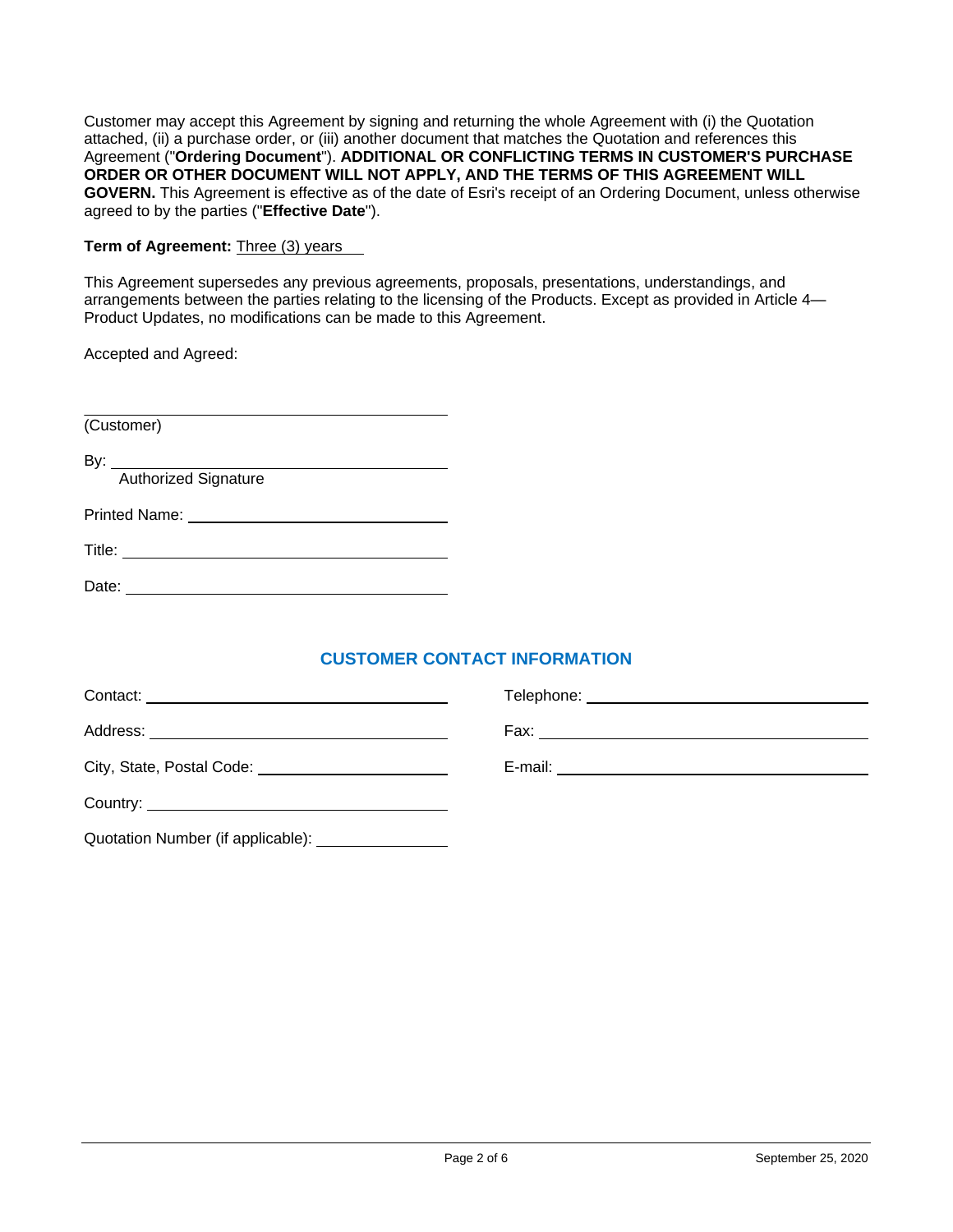# **1.0—ADDITIONAL DEFINITIONS**

In addition to the definitions provided in the Master Agreement, the following definitions apply to this Agreement:

**"Case"** means a failure of the Software or Online Services to operate according to the Documentation where such failure substantially impacts operational or functional performance.

**"Deploy", "Deployed" and "Deployment"** mean to redistribute and install the Products and related Authorization Codes within Customer's organization(s).

**"Fee"** means the fee set forth in the Quotation.

**"Maintenance"** means Tier 2 Support, Product updates, and Product patches provided to Customer during the Term of Agreement.

**"Master Agreement"** means the applicable master agreement for Esri Products incorporated by this reference that is (i) found at https://www.esri.com/enus/legal/terms/full-master-agreement and available in the installation process requiring acceptance by electronic acknowledgment or (ii) a signed Esri master agreement or license agreement that supersedes such electronically acknowledged master agreement.

**"Product(s)"** means the products identified in Table A—List of Products and any updates to the list Esri provides in writing.

**"Quotation"** means the offer letter and quotation provided separately to Customer.

**"Technical Support"** means the technical assistance for attempting resolution of a reported Case through error correction, patches, hot fixes, workarounds, replacement deliveries, or any other type of Product corrections or modifications.

**"Tier 1 Help Desk"** means Customer's point of contact(s) to provide all Tier 1 Support within Customer's organization(s).

**"Tier 1 Support"** means the Technical Support provided by the Tier 1 Help Desk.

**"Tier 2 Support"** means the Esri Technical Support provided to the Tier 1 Help Desk when a Case cannot be resolved through Tier 1 Support.

# **2.0—ADDITIONAL GRANT OF LICENSE**

- **2.1 Grant of License.** Subject to the terms and conditions of this Agreement, Esri grants to Customer a personal, nonexclusive, nontransferable license solely to use, copy, and Deploy quantities of the Products listed in Table A—List of Products for the Term of Agreement (i) for the applicable Fee and (ii) in accordance with the Master Agreement.
- **2.2 Consultant Access.** Esri grants Customer the right to permit Customer's consultants or contractors to use the Products exclusively for Customer's benefit. Customer will be solely responsible for compliance by consultants and contractors with this Agreement and will ensure that the consultant or contractor discontinues use of Products upon completion of work for Customer. Access to or use of Products by consultants or contractors not exclusively for Customer's benefit is prohibited. Customer may not permit its consultants or contractors to install Software or Data on consultant, contractor, or third-party computers or remove Software or Data from Customer locations, except for the purpose of hosting the Software or Data on Contractor servers for the benefit of Customer.

## **3.0—TERM, TERMINATION, AND EXPIRATION**

- **3.1 Term.** This Agreement and all licenses hereunder will commence on the Effective Date and continue for the duration identified in the Term of Agreement, unless this Agreement is terminated earlier as provided herein. Customer is only authorized to use Products during the Term of Agreement. For an Agreement with a limited term, Esri does not grant Customer an indefinite or a perpetual license to Products.
- **3.2 No Use upon Agreement Expiration or Termination.** All Product licenses, all Maintenance, and Esri User Conference registrations terminate upon expiration or termination of this Agreement.
- **3.3 Termination for a Material Breach.** Either party may terminate this Agreement for a material breach by the other party. The breaching party will have thirty (30) days from the date of written notice to cure any material breach.
- **3.4 Termination for Lack of Funds.** For an Agreement with government or government-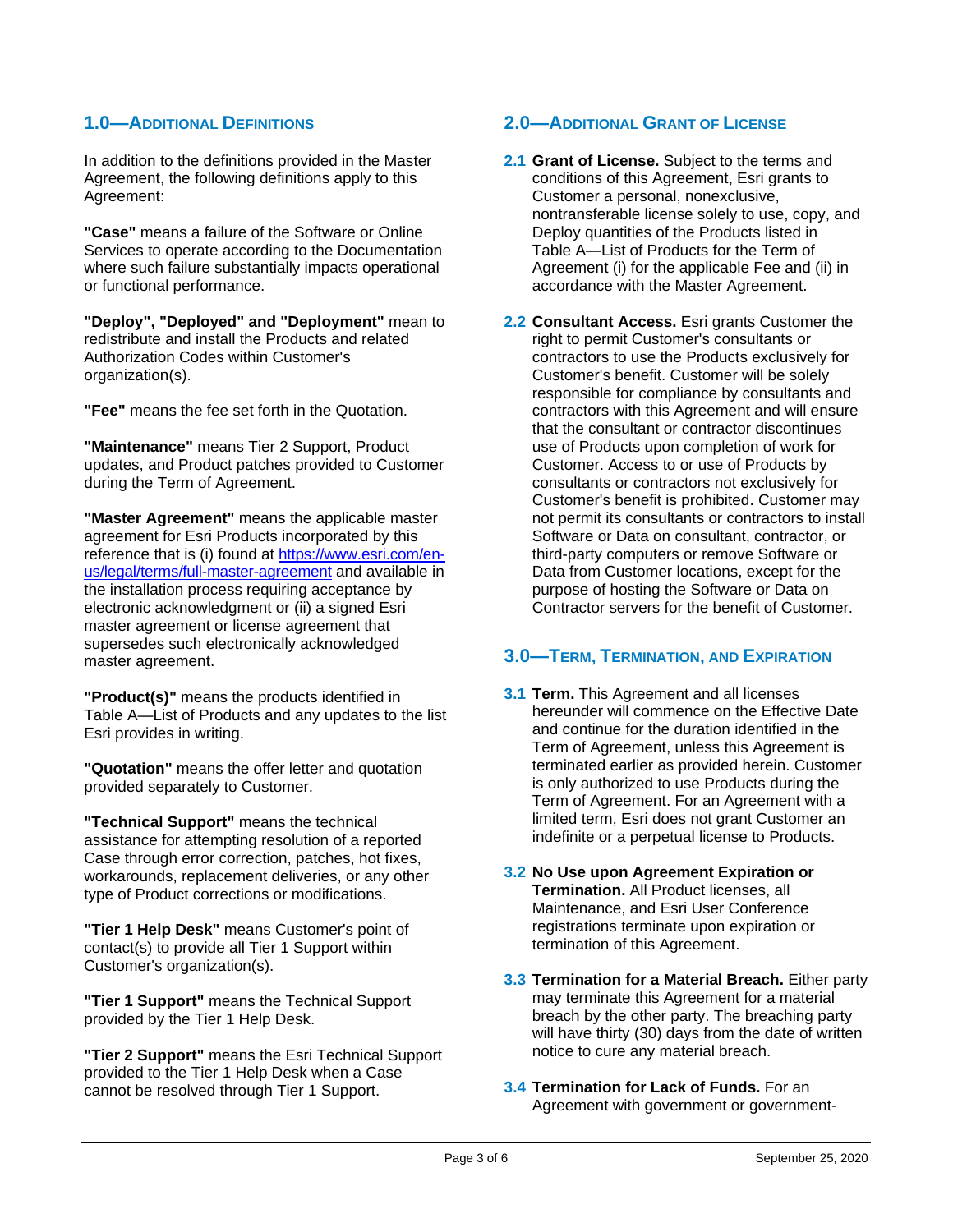owned entities, either party may terminate this Agreement before any subsequent year if Customer is unable to secure funding through the legislative or governing body's approval process.

**3.5 Follow-on Term.** If the parties enter into another agreement substantially similar to this Agreement for an additional term, the effective date of the follow-on agreement will be the day after the expiration date of this Agreement.

# **4.0—PRODUCT UPDATES**

**4.1 Future Updates.** Esri reserves the right to update the list of Products in Table A—List of Products by providing written notice to Customer. Customer may continue to use all Products that have been Deployed, but support and upgrades for deleted items may not be available. As new Products are incorporated into the standard program, they will be offered to Customer via written notice for incorporation into the Products schedule at no additional charge. Customer's use of new or updated Products requires Customer to adhere to applicable additional or revised terms and conditions in the Master Agreement.

**4.2 Product Life Cycle.** During the Term of Agreement, some Products may be retired or may no longer be available to Deploy in the identified quantities. Maintenance will be subject to the individual Product Life Cycle Support Status and Product Life Cycle Support Policy, which can be found at https://support.esri.com/en/other-

resources/product-life-cycle. Updates for Products in the mature and retired phases may not be available. Customer may continue to use Products already Deployed, but Customer will not be able to Deploy retired Products.

## **5.0—MAINTENANCE**

The Fee includes standard maintenance benefits during the Term of Agreement as specified in the most current applicable Esri Maintenance and Support Program document (found at https://www.esri.com/en-

us/legal/terms/maintenance). At Esri's sole discretion, Esri may make patches, hot fixes, or updates available for download. No Software other than the defined Products will receive Maintenance. Customer may acquire maintenance for other Software outside this Agreement.

#### **a. Tier 1 Support**

- **1.** Customer will provide Tier 1 Support through the Tier 1 Help Desk to all Customer's authorized users.
- **2.** The Tier 1 Help Desk will be fully trained in the Products.
- **3.** At a minimum, Tier 1 Support will include those activities that assist the user in resolving how-to and operational questions as well as questions on installation and troubleshooting procedures.
- **4.** The Tier 1 Help Desk will be the initial point of contact for all questions and reporting of a Case. The Tier 1 Help Desk will obtain a full description of each reported Case and the system configuration from the user. This may include obtaining any customizations, code samples, or data involved in the Case.
- **5.** If the Tier 1 Help Desk cannot resolve the Case, an authorized Tier 1 Help Desk individual may contact Tier 2 Support. The Tier 1 Help Desk will provide support in such a way as to minimize repeat calls and make solutions to problems available to Customer's organization.
- **6.** Tier 1 Help Desk individuals are the only individuals authorized to contact Tier 2 Support. Customer may change the Tier 1 Help Desk individuals by written notice to Esri.

### **b. Tier 2 Support**

- **1.** Tier 2 Support will log the calls received from Tier 1 Help Desk.
- **2.** Tier 2 Support will review all information collected by and received from the Tier 1 Help Desk including preliminary documented troubleshooting provided by the Tier 1 Help Desk when Tier 2 Support is required.
- **3.** Tier 2 Support may request that Tier 1 Help Desk individuals provide verification of information, additional information, or answers to additional questions to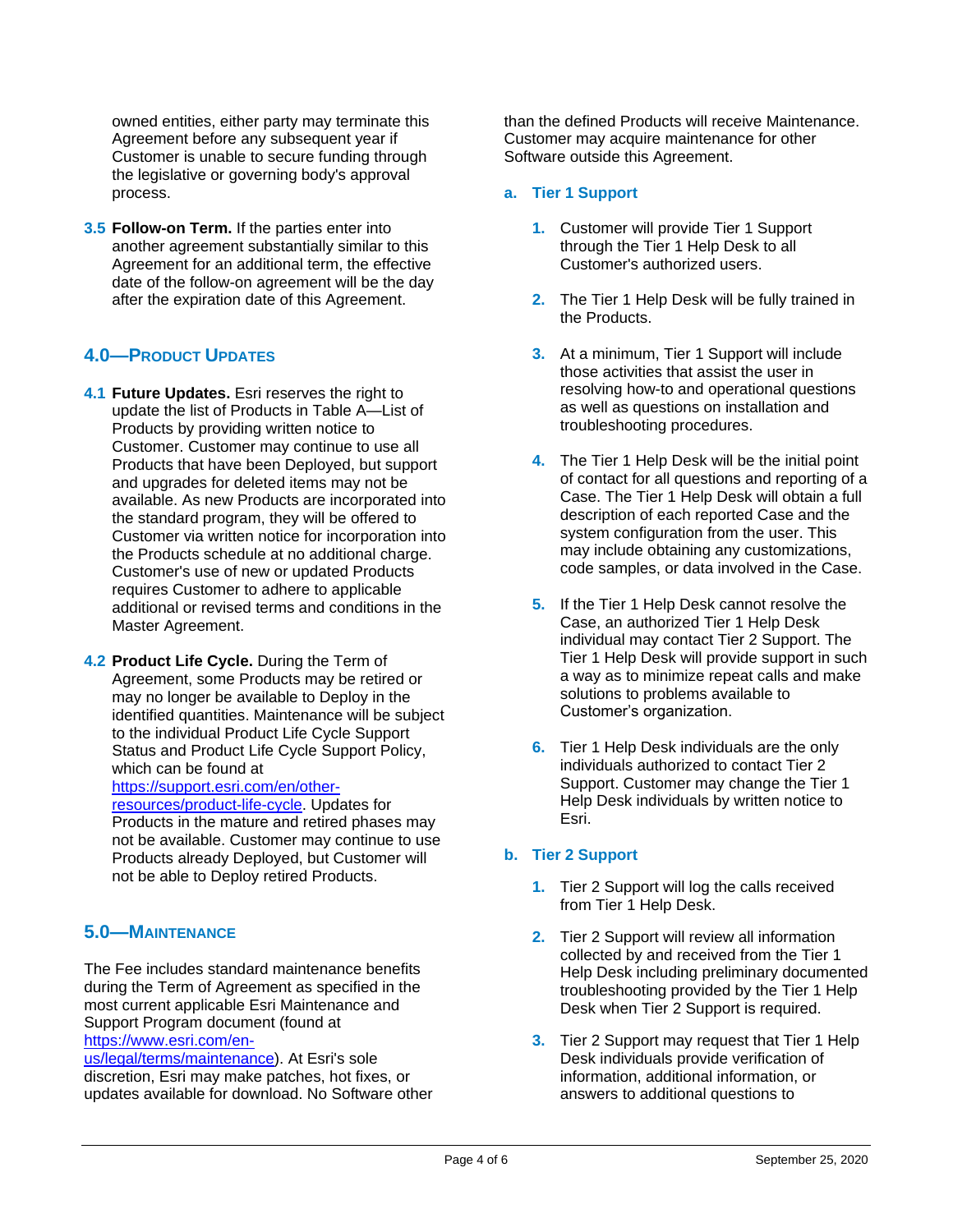supplement any preliminary information gathering or troubleshooting performed by Tier 1 Help Desk.

- **4.** Tier 2 Support will attempt to resolve the Case submitted by Tier 1 Help Desk.
- **5.** When the Case is resolved, Tier 2 Support will communicate the information to Tier 1 Help Desk, and Tier 1 Help Desk will disseminate the resolution to the user(s).

## **6.0—ENDORSEMENT AND PUBLICITY**

This Agreement will not be construed or interpreted as an exclusive dealings agreement or Customer's endorsement of Products. Either party may publicize the existence of this Agreement.

## **7.0—ADMINISTRATIVE REQUIREMENTS**

- **7.1 OEM Licenses.** Under Esri's OEM or Solution OEM programs, OEM partners are authorized to embed or bundle portions of Esri products and services with their application or service. OEM partners' business model, licensing terms and conditions, and pricing are independent of this Agreement. Customer will not seek any discount from the OEM partner or Esri based on the availability of Products under this Agreement. Customer will not decouple Esri products or services from the OEM partners' application or service.
- **7.2 Annual Report of Deployments.** At each anniversary date and ninety (90) calendar days prior to the expiration of this Agreement, Customer will provide Esri with a written report detailing all Deployments. Upon request, Customer will provide records sufficient to verify the accuracy of the annual report.
- **8.0—ORDERING, ADMINISTRATIVE PROCEDURES, DELIVERY, AND DEPLOYMENT**

### **8.1 Orders, Delivery, and Deployment**

**a.** Upon the Effective Date, Esri will invoice Customer and provide Authorization Codes to activate the nondestructive copy protection program that enables Customer to download,

operate, or allow access to the Products. If this is a multi-year Agreement, Esri may invoice the Fee up to thirty (30) calendar days before the annual anniversary date for each year.

- **b.** Undisputed invoices will be due and payable within thirty (30) calendar days from the date of invoice. Esri reserves the right to suspend Customer's access to and use of Products if Customer fails to pay any undisputed amount owed on or before its due date. Esri may charge Customer interest at a monthly rate equal to the lesser of one percent (1.0%) per month or the maximum rate permitted by applicable law on any overdue fees plus all expenses of collection for any overdue balance that remains unpaid ten (10) days after Esri has notified Customer of the past-due balance.
- **c.** Esri's federal ID number is 95-2775-732.
- **d.** If requested, Esri will ship backup media to the ship-to address identified on the Ordering Document, FOB Destination, with shipping charges prepaid. Customer acknowledges that should sales or use taxes become due as a result of any shipments of tangible media, Esri has a right to invoice and Customer will pay any such sales or use tax associated with the receipt of tangible media.
- 8.2 Order Requirements. Esri does not require Customer to issue a purchase order. Customer may submit a purchase order in accordance with its own process requirements, provided that if Customer issues a purchase order, Customer will submit its initial purchase order on the Effective Date. If this is a multi-year Agreement, Customer will submit subsequent purchase orders to Esri at least thirty (30) calendar days before the annual anniversary date for each year.
- **a.** All orders pertaining to this Agreement will be processed through Customer's centralized point of contact.
- **b.** The following information will be included in each Ordering Document:
	- (1) Customer name; Esri customer number, if known; and bill-to and ship-to addresses
	- (2) Order number
	- (3) Applicable annual payment due